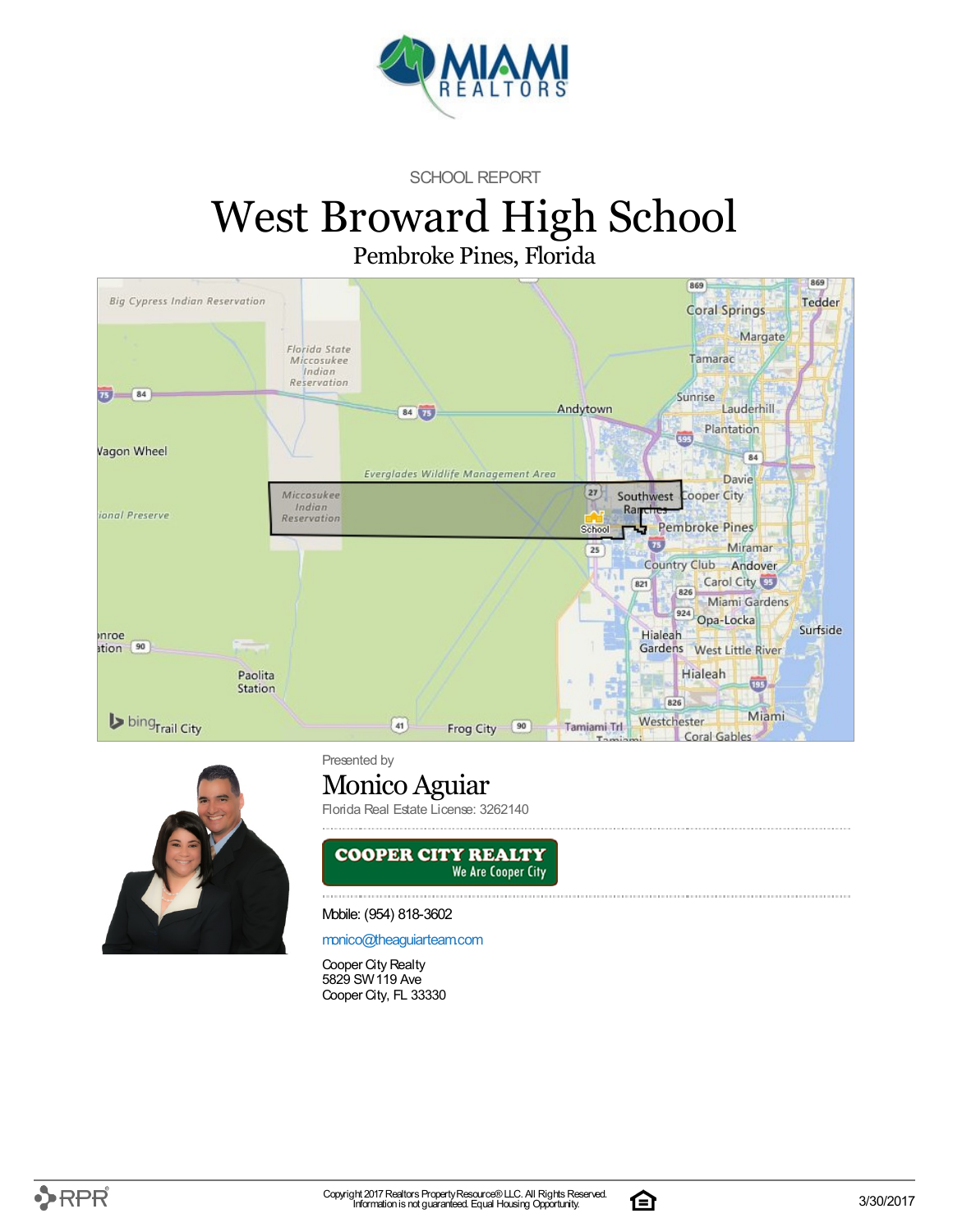**School Report** 

## School: West Broward High School

| Rose G.<br>Johnson<br>mms<br>$\frac{5}{4}$<br><b>Mr. 10</b><br>Schoo<br>NW 1st St<br>ਕਲ<br>Pines Blvd 820<br>$\mathbf b$ bing | NW <sub>2</sub><br>ă<br>NW 10th St<br>一<br>hobee<br>Johnson <sub>St</sub><br>$\frac{1}{2}$ school<br>$NW_{6N}$<br>25<br><b>Pines Blvd</b><br>[820]<br>PINES PL<br>$\blacktriangleright$ bing |
|-------------------------------------------------------------------------------------------------------------------------------|----------------------------------------------------------------------------------------------------------------------------------------------------------------------------------------------|
|-------------------------------------------------------------------------------------------------------------------------------|----------------------------------------------------------------------------------------------------------------------------------------------------------------------------------------------|

### School Details

West Broward High School

**Name**

**Address**

Avenue

**Phone** (754) 323-2600 **School District Broward** 

9-12

**Grades Served**

### GreatSchools Rating

A school's rating is determined by its students' performance on state standardized tests compared with other schools in the state.

#### West Broward High School 500 Northwest 209th  $7$  out of 10 \*\*\*\*\*\*\* Pembroke Pines, FL 33029 Pembroke Pines  $\int$  out of 10 \*\*\*\*\*\*\*\* School Facts ThisSchool Total Enrollment **2629**

Studentsin Free or Reduced Price Lunch Program **27%** Number of Schoolsin thisCity **44**

This report contains data and information that is publicly available and/or licensed from third parties and is provided to you on an "as is" and "as available" basis. The information is not verified or guaranteed. Some portions of this report may have been provided by an RPR user; RPR is not responsible for any content provided by its users. RPR and its information providers shall not be liable for any claim or loss resulting from the content of, or errors or omissions in, information provided in this report.

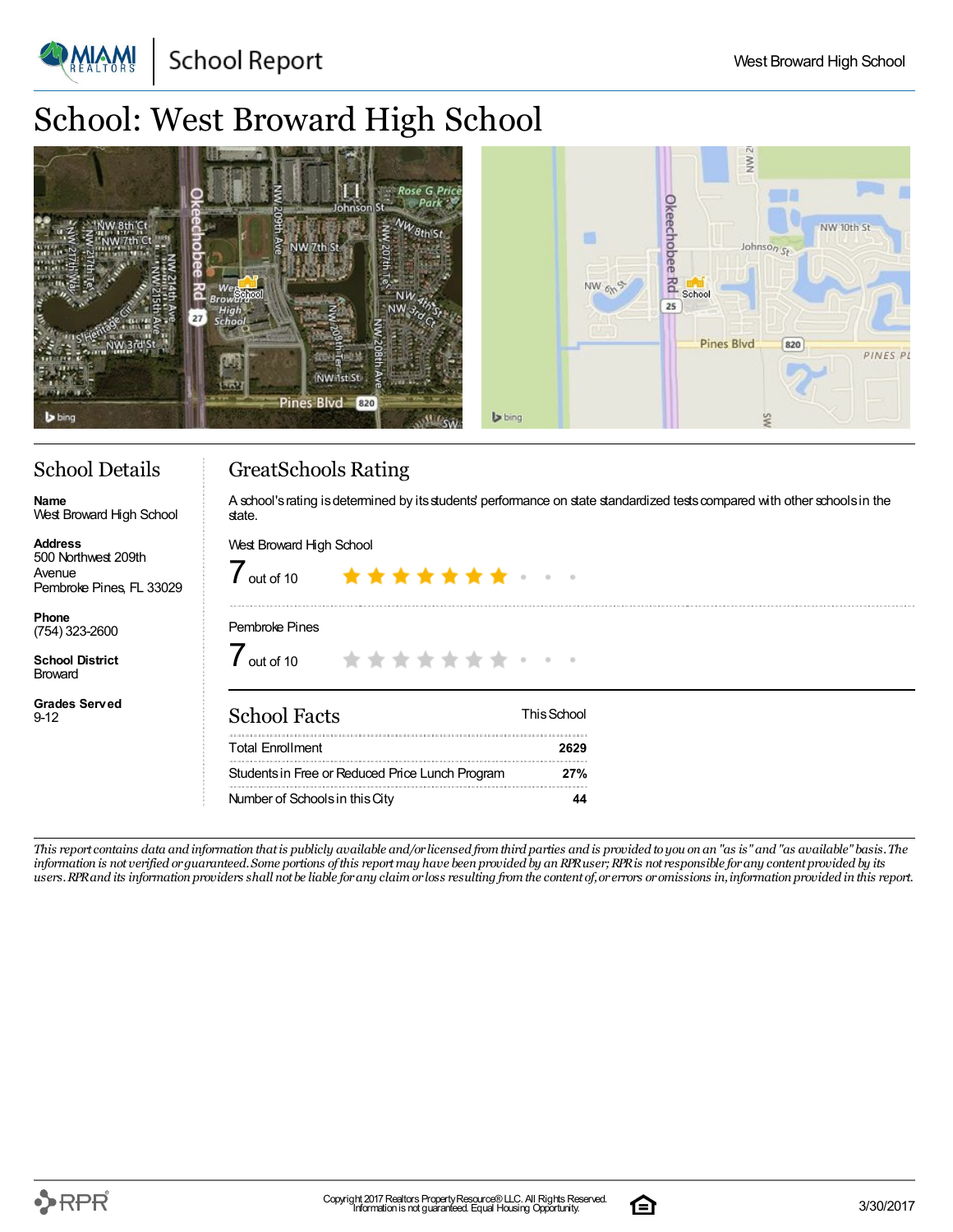### Test Scores

Grade 10 Florida Comprehensive Assessment Test

The chart shows results of standardized tests for this school. Test results are provided by GreatSchools, which compilestest scores, community reviews and other data about schoolsacrossthe United States. Ratingsfor thisschool are based on the most recent available standardized test results for each state.

Data Source: GreatSchools Update Frequency: Annually

**This School** 

#### Grade All Florida End-of-Course Assessments(EOC)

Biology I 81.0 % U.S. History 86.0 %

Writing 91.0 %

The chart shows results of standardized tests for this school. Test results are provided byGreatSchools, which compilestest scores, community reviews and other data about schoolsacrossthe United States. Ratingsfor thisschool are based on the most recent available standardized test results for each state.

Data Source: GreatSchools Update Frequency: Annually

**This School** 

 $\rightarrow$ RPR $\overline{\phantom{a}}$ 

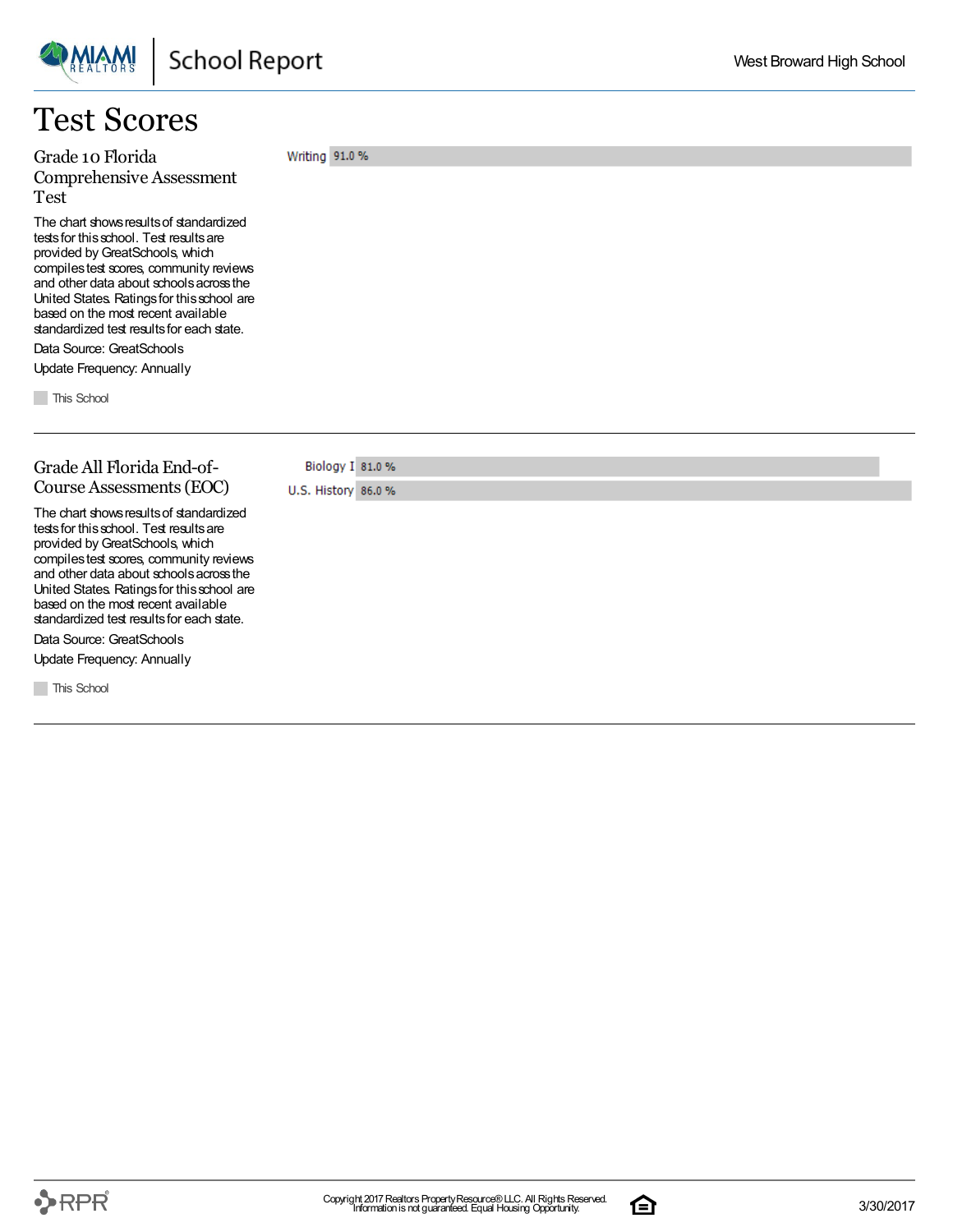

# Nearby Schools (within 5 miles)



#### **This School** The Other Schools

|                       | Name                                  | Level                                                         | Type    | Grade          | <b>Students</b><br>per<br>Teacher | Total<br><b>Students</b> | Average<br>School<br>Rating | District       |
|-----------------------|---------------------------------------|---------------------------------------------------------------|---------|----------------|-----------------------------------|--------------------------|-----------------------------|----------------|
| $\mathbb{R}^n$        | <b>West Broward High School</b>       | High                                                          | Public  | $9 - 12$       |                                   | 2,629                    | $\overline{7}$              | <b>Broward</b> |
| 首首<br>$\mathbf{1}$    | <b>Somerset Academy Middle School</b> | Middle                                                        | Charter | 6-8            |                                   |                          | 10                          | <b>Broward</b> |
| 首首<br>$\overline{2}$  | <b>Somerset Arts Conservatory</b>     | High                                                          | Charter | $9 - 12$       |                                   |                          | 8                           | <b>Broward</b> |
| 重道<br>з               | <b>Somerset Academy</b>               | Kindergarten,<br>Elementary                                   | Charter | K <sub>5</sub> |                                   |                          | 9                           | <b>Broward</b> |
| 首首<br>$\overline{4}$  | <b>Somerset Academy Charter High</b>  | High                                                          | Charter | $9 - 12$       |                                   |                          | 9                           | <b>Broward</b> |
| 重道<br>5               | <b>Montessori Academy</b>             | Preschool.<br>Kindergarten,<br>Elementary,<br>Middle,<br>High | Private | PK-5, 7-8      |                                   |                          |                             |                |
| 田田<br>в               | <b>American Master Academy</b>        | Preschool,<br>Kindergarten,<br>Elementary,<br>Middle          | Private | PK-8           |                                   |                          |                             |                |
| 三、田<br>$\overline{z}$ | <b>Chapel Trail Elementary School</b> | Preschool.<br>Kindergarten,<br>Elementary                     | Public  | PK-5           |                                   |                          | 10                          | <b>Broward</b> |
|                       | Name                                  | Level                                                         | Type    | Grade          | <b>Students</b><br>per<br>Teacher | Total<br><b>Students</b> | Average<br>School<br>Rating | District       |